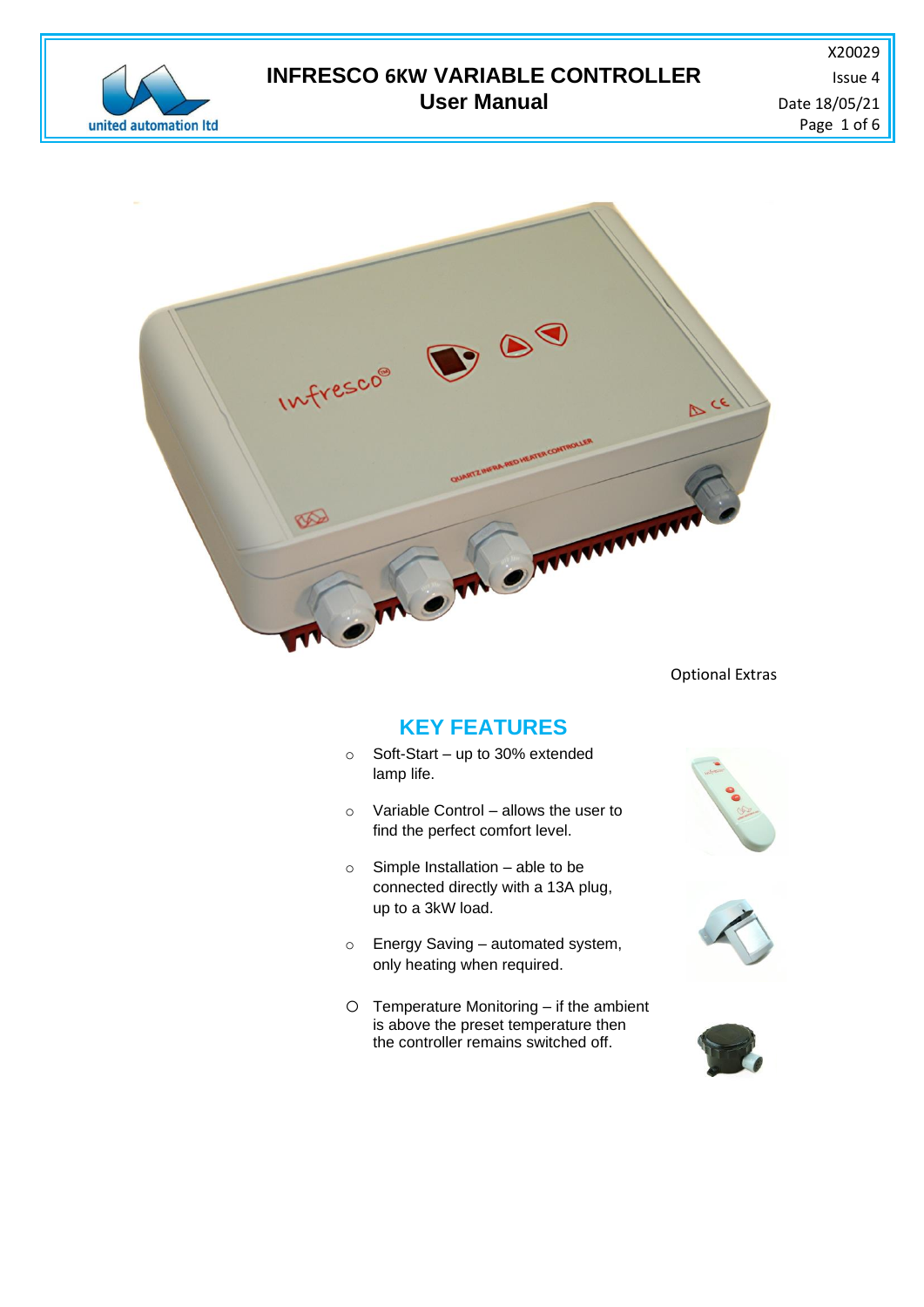# TECHNICAL SPECIFICATION

### *Main Unit*

| Mains Voltage                              | 230Vac +/- 10% 50 Hz                  |  |
|--------------------------------------------|---------------------------------------|--|
| Max Load at 20°C Ambient                   | 6 kW                                  |  |
| <b>Power Consumption</b>                   | 50 <sub>m</sub> A                     |  |
| <b>PIR Set Time Period</b>                 | 5 Minutes                             |  |
| <b>Temperature Set point</b>               | 5°C to 25°C                           |  |
| <b>Factory Set Temperature Trip Point</b>  | $20^{\circ}$ C                        |  |
| <b>Gland Diameter</b>                      | Max. cable entry - 2.5mm <sup>2</sup> |  |
| 2 Lamp Installation                        | Must be fitted in parallel            |  |
| <b>Ambient Operating Temperature Range</b> | $-20^{\circ}$ C to $30^{\circ}$ C     |  |
| IP Rating                                  | <b>IP65</b>                           |  |
| Unit's Max. Operating Temperature          | $65^{\circ}$ C                        |  |
| <b>Dimensions</b>                          | W=280mm D=200mm H=80mm                |  |
|                                            | 'D' inclusive of Glands               |  |
| <b>PIR Movement Sensor (optional)</b>      |                                       |  |
| <b>Operating Voltage</b>                   | 12V DC                                |  |
| Direction                                  | 90° Adjustable                        |  |
| Detect                                     | 18 Metres                             |  |

## *Outdoor Temperature Sensor (optional)*

Dimensions W=115mm D=110mm H=55mm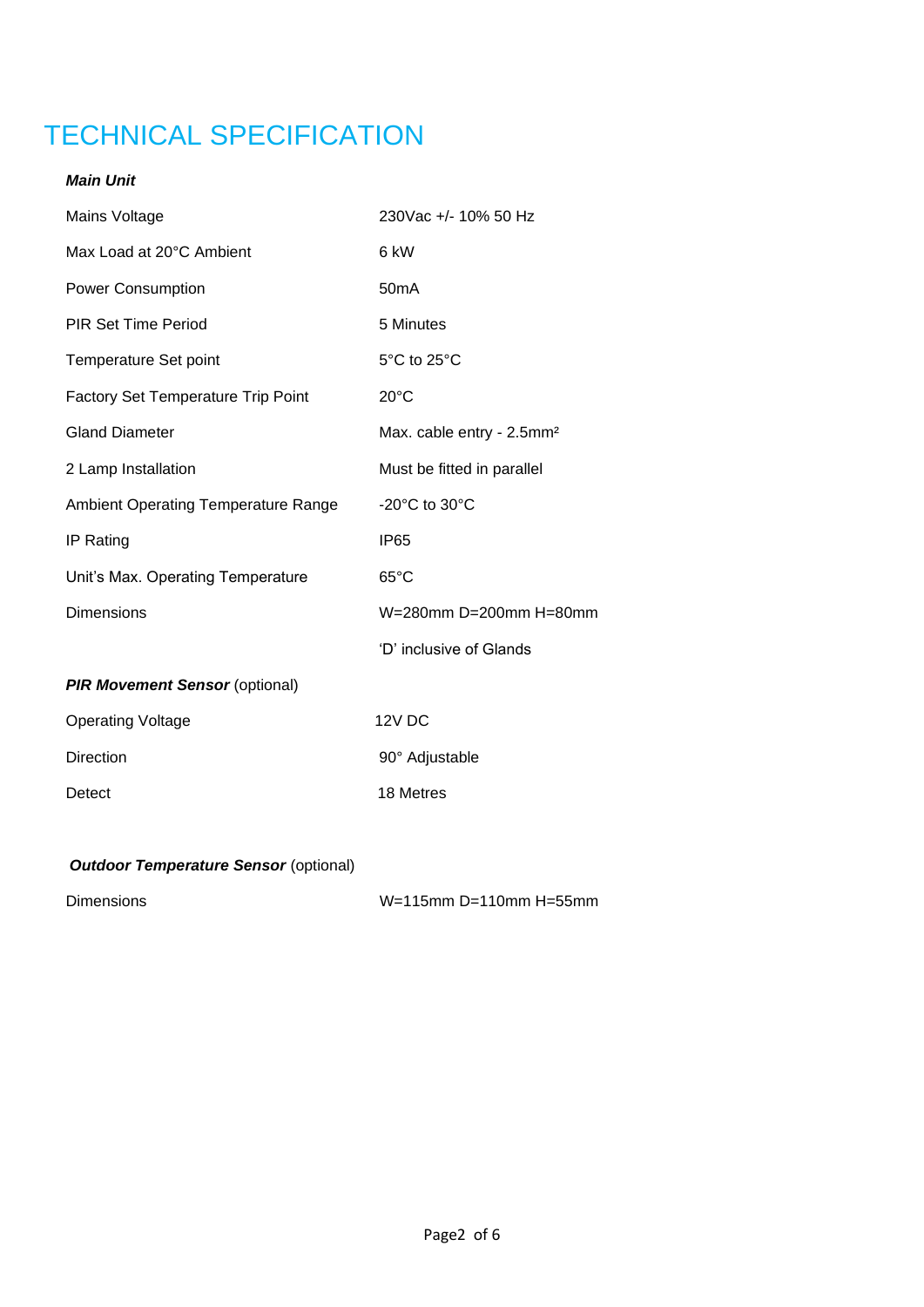#### **APPLICATION & FEATURES**

The INFRESCO controller has been designed to offer a complete control solution to your outdoor heating area with people comfort and energy saving being the focal points. It has been designed specifically to work with infrared heaters (e.g. garden heating and lighting), or any application where high in-rush current is an issue (e.g. using its soft start feature) with a maximum rating of up to 6kW.

The controller has ten variable incremental settings, allowing you to find the optimum comfort level in your specific area. With the optional energy saving features, once the controller is switched on and set, it will automatically manage the heating system. The optional temperature sensor monitors the ambient temperature only allowing the heaters to switch on once the temperature has dropped below the set point. An optional Passive InfraRed sensor (PIR) will detect the movement required for the heater to switch on but only when needed saving energy. With the addition of a 'soft-start' function which gradually switches the heater load on, which can add up to an additional 30% life to your heater lamp and making installation easier.

An optional remote control handset (for VR models) allows remote variable power adjustment and switch off.

#### **INFRESCO UNIT (guidelines)**

#### **INSTALLATION**

The unit is designed to be wall mounted with the cable glands facing downwards. Fixing centres are provided to pre-drill mounting holes to suit. No additional holes should be drilled into the enclosure. It may be necessary to use 'stand-off' pillars to aid cooling – see SAFETY FIRST section. The PCB must not be removed from the heatsink/enclosure.

*NOTE: Not complying with any of these rules may invalid warranty*

#### **Push button operation (see also INSTALLATION CIRCUIT section – Front panel)**

To adjust the power output levels from power up:-

- Sustained pressure on the 'UP' arrow will result in the power output stepping through the power levels from '0 to 9' then 'F' (fully on).
- Sustained pressure on the 'DOWN' arrow will result in the power output stepping through the power levels from 'F' to '0' (zero).
- A momentary press of the 'UP' arrow will result in the output going immediately to 'F' (fully on)
- A momentary press of the 'DOWN' arrow will result in the output going immediately to '0' (zero)

#### **Display Features**

- Display shows 't': The controller is turned off as the ambient temperature is above the trip level set by TEMP. SET.
- Display shows 'F': The controller is set to full output.
- Display 'decimal point' pulses: The PIR input is waiting to be enabled i.e. no movement.

*If you are seeing this and DO NOT HAVE A PIR please ensure that the wire link is fitted between 'sig in' and 'com' at the PIR terminal*  • Display decimal point fully on: The unit is in standby mode. Pressing the remote control power button will toggle the power on and off. You can check to see if the remote control is transmitting by observing the decimal point flashing rapidly.

#### **PIR SENSOR USE (Guidelines)**

#### **Commissioning (Only applicable if you are using a Temperature sensor or PIR when installing controller)**

#### **NOTE 1: The PIR takes 60 seconds to activate before detection can occur.**

**NOTE 2:** The PIR continues to monitor the area and will reset to the set time every time it detects movement.

Before testing ensure the wiring is correct, the temperature trip point SET TEMP cermet is set to 20°C (default factory setting). The PIR time-on is fixed to 5 minutes (nonadjustable).

The expected detection area can now be tested by walking, crossing in various directions to ensure coverage is as expected.

- A. On initial switch 'ON' if the enable link (SIG IN / COM) is missing the unit will operate normally for a period of 30 seconds before the output switches 'OFF'.
- B. If the unit is operating and the enable link (SIG IN /COM) is removed the unit will continue to operate for 5 minutes before the output switches 'OFF'. If the link is not replaced then on re-applying the power then the controller will operate as in 'A' above.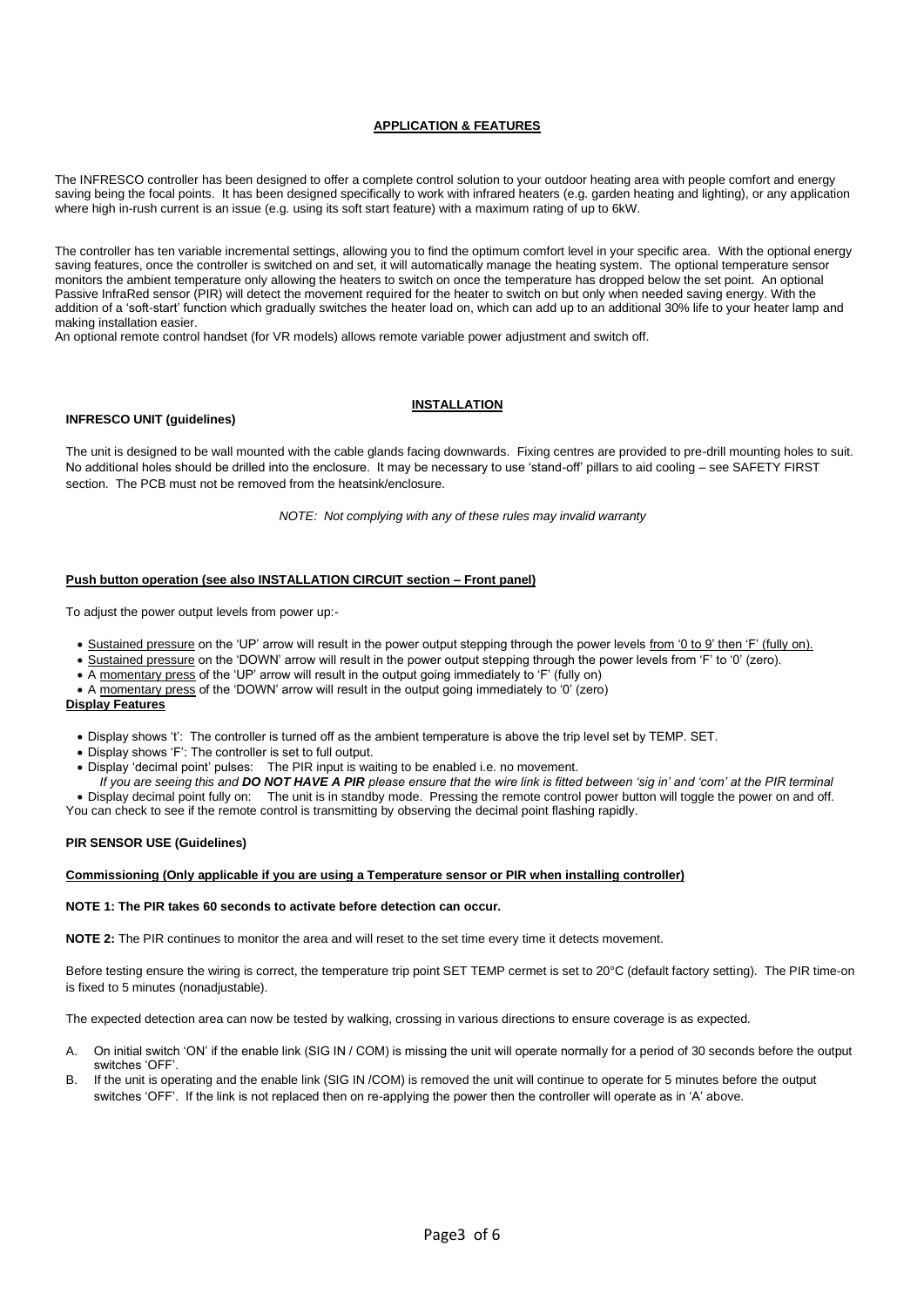# **INSTALLATION CIRCUIT**

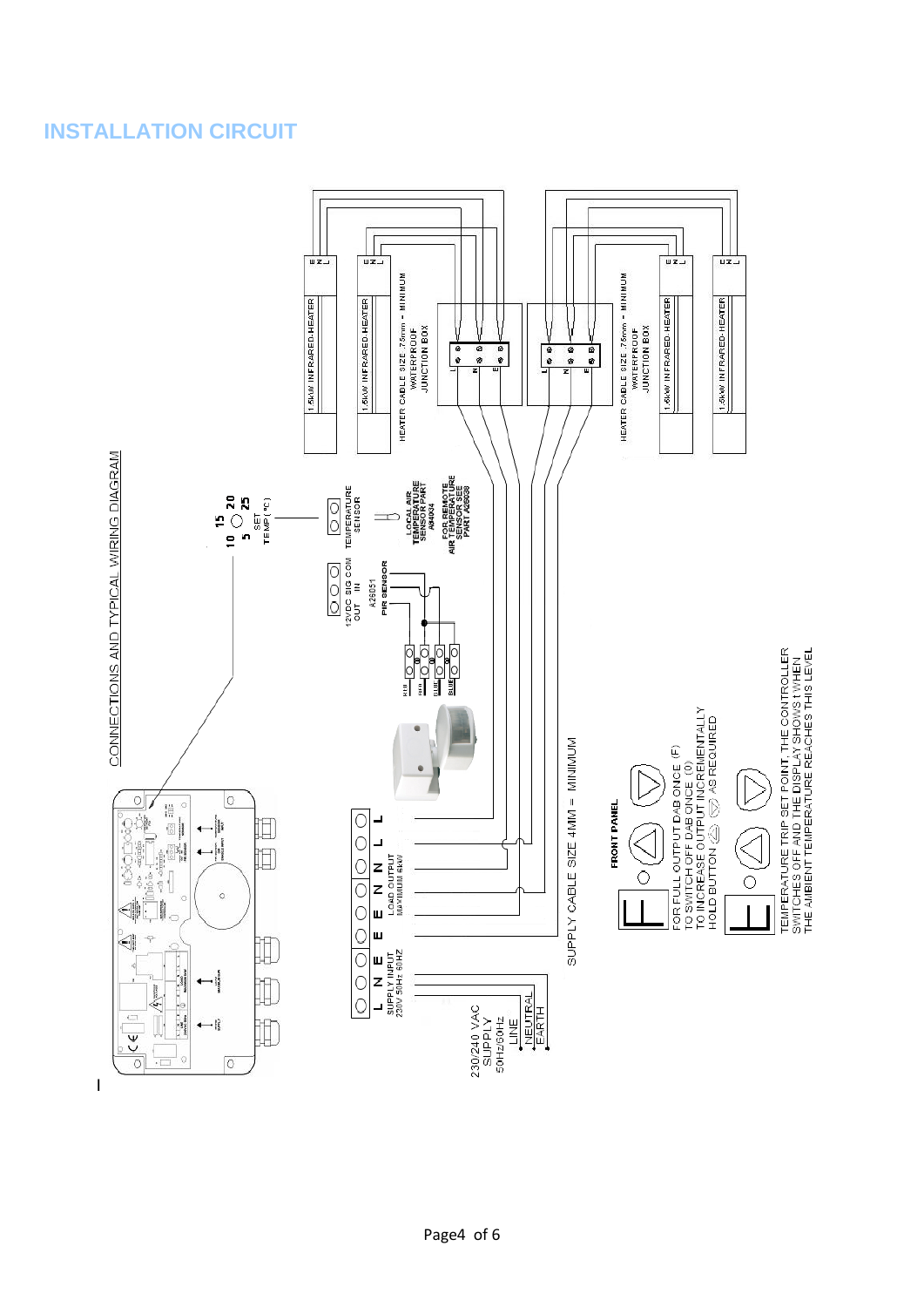# **RECOMMENDATION & SAFETY REQUIREMENTS**

### **SUPPORTING DATASHEETS FOR PRODUCTS AND APPLICATIONS**

Other documents, which may be appropriate for your applications, are available on request.

| CODE   | IDENTITY   | <b>DESCRIPTION</b>                                                                                                                                                       |
|--------|------------|--------------------------------------------------------------------------------------------------------------------------------------------------------------------------|
| X10726 | ILS.       | Local Temperature Sensor                                                                                                                                                 |
| X10727 | IRS.       | <b>Outdoor Temperature Sensor</b>                                                                                                                                        |
| X10728 | <b>PIR</b> | 12V PIR                                                                                                                                                                  |
| X10729 | VR-H       | Remote Handset                                                                                                                                                           |
| X10213 | <b>ITA</b> | Interaction: Uses for phase angle and for burst fire control.                                                                                                            |
| X10255 | <b>SRA</b> | Safety requirements: Addressing the Low Voltage Directive (LVD)<br>including, Thermal data/cooling, Live parts warning Earth<br>requirements and Fusing recommendations. |
| X10378 | ILR.       | Inductive loads remedy sheet for use with Phase angle controllers.                                                                                                       |
| P01.1  | <b>COS</b> | UAL Conditions of sale.                                                                                                                                                  |

### **NOTE:**

It is recommended that installation and maintenance of this equipment should be carried out by suitably qualified personnel, with reference to the current edition of the I.E.E. Wiring Regulations BS7671. The regulations contain important requirements regarding the safety of electrical equipment.



### WARNING

It is important that the Infresco controller is not mounted directly to any flammable material i.e. wood.

It is recommended that the heatsink be spaced off the mounting wall using pillars to aid in heat dissipation





**Not for general**